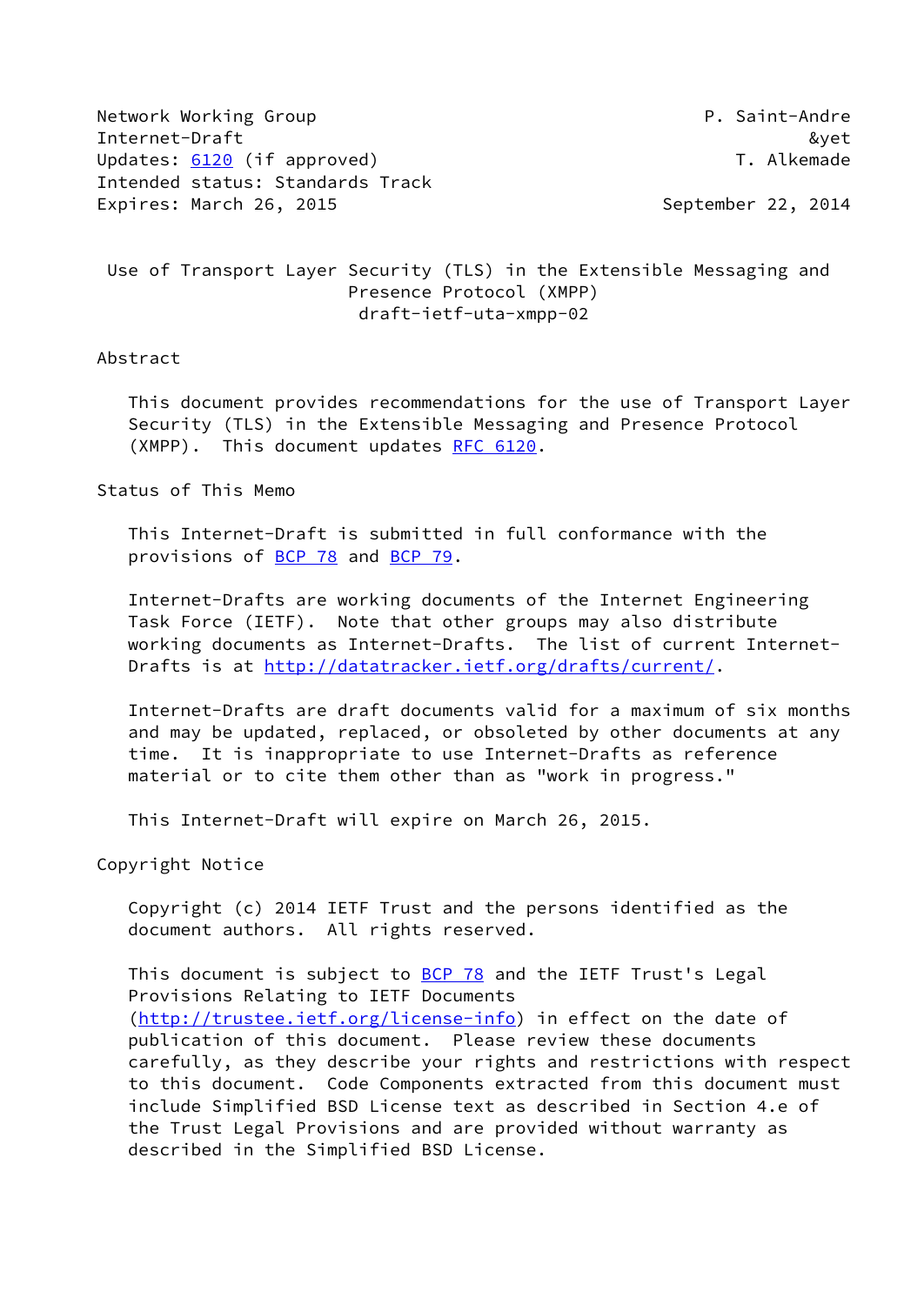<span id="page-1-1"></span>Internet-Draft XMPP TLS September 2014

# Table of Contents

| $\mathtt{\underline{1}}$ . |                             |                      |  |  |  |  |  |  |  |  |  |  | $\overline{2}$  |
|----------------------------|-----------------------------|----------------------|--|--|--|--|--|--|--|--|--|--|-----------------|
| $\overline{2}$ .           |                             |                      |  |  |  |  |  |  |  |  |  |  | $\overline{2}$  |
| 3.                         |                             |                      |  |  |  |  |  |  |  |  |  |  | $\overline{3}$  |
| 3.1.                       |                             |                      |  |  |  |  |  |  |  |  |  |  | $\overline{3}$  |
| 3.2.                       |                             |                      |  |  |  |  |  |  |  |  |  |  | $\overline{3}$  |
| 3.3.                       |                             |                      |  |  |  |  |  |  |  |  |  |  | $\overline{3}$  |
| 3.4.                       |                             |                      |  |  |  |  |  |  |  |  |  |  | $\overline{3}$  |
| 3.5.                       |                             |                      |  |  |  |  |  |  |  |  |  |  | $\overline{3}$  |
| 3.6.                       |                             |                      |  |  |  |  |  |  |  |  |  |  | $\overline{4}$  |
| 3.7.                       | Authenticated Connections   |                      |  |  |  |  |  |  |  |  |  |  | $\overline{4}$  |
| 3.8.                       | Unauthenticated Connections |                      |  |  |  |  |  |  |  |  |  |  | $\overline{4}$  |
| 3.9.                       | Server Name Indication      |                      |  |  |  |  |  |  |  |  |  |  | $\overline{4}$  |
|                            |                             |                      |  |  |  |  |  |  |  |  |  |  | $\overline{5}$  |
| <u>4</u> .                 |                             |                      |  |  |  |  |  |  |  |  |  |  | $\overline{5}$  |
| $\overline{5}$ .           |                             |                      |  |  |  |  |  |  |  |  |  |  | $\overline{5}$  |
| 6.                         |                             |                      |  |  |  |  |  |  |  |  |  |  | 6               |
| 6.1.                       | Normative References        |                      |  |  |  |  |  |  |  |  |  |  | 6               |
| 6.2.                       | Informative References      |                      |  |  |  |  |  |  |  |  |  |  | $\underline{6}$ |
| Appendix A.                |                             | Implementation Notes |  |  |  |  |  |  |  |  |  |  | $\overline{1}$  |
| Appendix B.                |                             |                      |  |  |  |  |  |  |  |  |  |  | $\mathbf{I}$    |
|                            |                             |                      |  |  |  |  |  |  |  |  |  |  | $\overline{1}$  |
|                            |                             |                      |  |  |  |  |  |  |  |  |  |  |                 |

## <span id="page-1-0"></span>[1](#page-1-0). Introduction

The Extensible Messaging and Presence Protocol (XMPP) [[RFC6120](https://datatracker.ietf.org/doc/pdf/rfc6120)] (along with its precursor, the so-called "Jabber protocol") has used Transport Layer Security (TLS) [\[RFC5246](https://datatracker.ietf.org/doc/pdf/rfc5246)] (along with its precursor, Secure Sockets Layer or SSL) since 1999. Both [\[RFC6120](https://datatracker.ietf.org/doc/pdf/rfc6120)] and its predecessor [\[RFC3920](https://datatracker.ietf.org/doc/pdf/rfc3920)] provided recommendations regarding the use of TLS in XMPP. In order to address the evolving threat model on the Internet today, this document provides stronger recommendations based on [[I-D.ietf-uta-tls-bcp\]](#page-5-4). This document updates [[RFC6120](https://datatracker.ietf.org/doc/pdf/rfc6120)].

<span id="page-1-2"></span>[2](#page-1-2). Terminology

 Various security-related terms are to be understood in the sense defined in [[RFC4949\]](https://datatracker.ietf.org/doc/pdf/rfc4949).

 The key words "MUST", "MUST NOT", "REQUIRED", "SHALL", "SHALL NOT", "SHOULD", "SHOULD NOT", "RECOMMENDED", "NOT RECOMMENDED", "MAY", and "OPTIONAL" in this document are to be interpreted as described in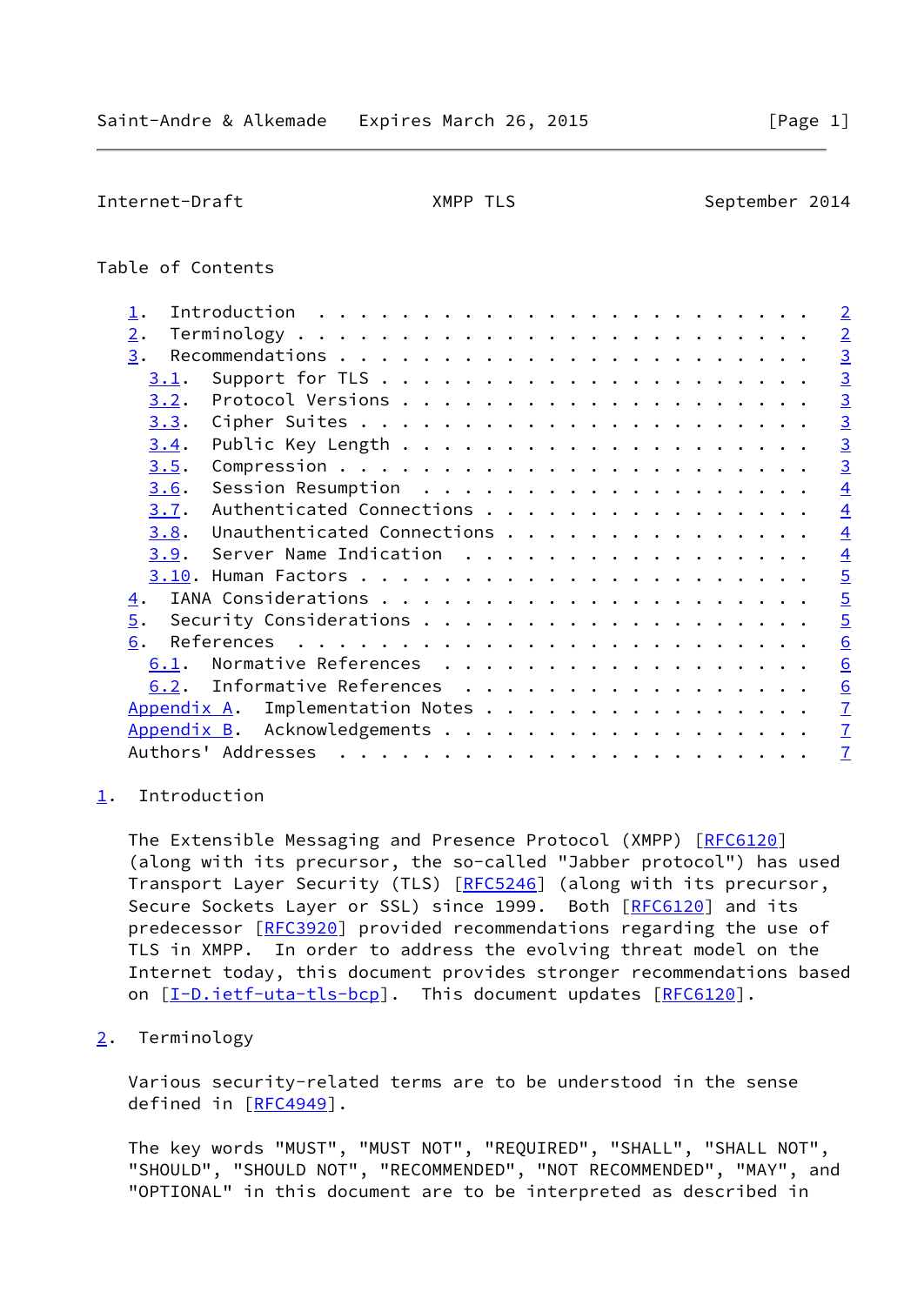Saint-Andre & Alkemade Expires March 26, 2015 [Page 2]

<span id="page-2-1"></span>

Internet-Draft **XMPP TLS** September 2014

## <span id="page-2-0"></span>[3](#page-2-0). Recommendations

<span id="page-2-2"></span>[3.1](#page-2-2). Support for TLS

 Support for TLS (specifically, the XMPP profile of STARTTLS) is mandatory for XMPP implementations, as already specified in [\[RFC6120](https://datatracker.ietf.org/doc/pdf/rfc6120)] and its predecessor [\[RFC3920](https://datatracker.ietf.org/doc/pdf/rfc3920)].

 If the server to which a client or peer server connects does not offer a stream feature of <starttls xmlns='urn:ietf:params:xml:ns :xmpp-tls'/> (thus indicating that it is an XMPP 1.0 server that supports TLS), the initiating entity MUST NOT proceed with the stream negotiation and MUST instead abort the connection attempt. Although XMPP servers SHOULD include the <required/> child element to indicate that negotiation of TLS is mandatory, clients and peer servers MUST NOT depend on receiving the <required/> flag in determining whether TLS will be enforced for the stream.

<span id="page-2-3"></span>[3.2](#page-2-3). Protocol Versions

 Implementations MUST follow the recommendations in Section 4.1 of [\[I-D.ietf-uta-tls-bcp](#page-5-4)] as to supporting various TLS versions and avoiding fallback to SSL.

<span id="page-2-4"></span>[3.3](#page-2-4). Cipher Suites

 Implementations MUST follow the recommendations in Section 5 of [\[I-D.ietf-uta-tls-bcp](#page-5-4)].

# <span id="page-2-5"></span>[3.4](#page-2-5). Public Key Length

 Implementations MUST follow the recommendations in Section 5.4 of [\[I-D.ietf-uta-tls-bcp](#page-5-4)].

## <span id="page-2-6"></span>[3.5](#page-2-6). Compression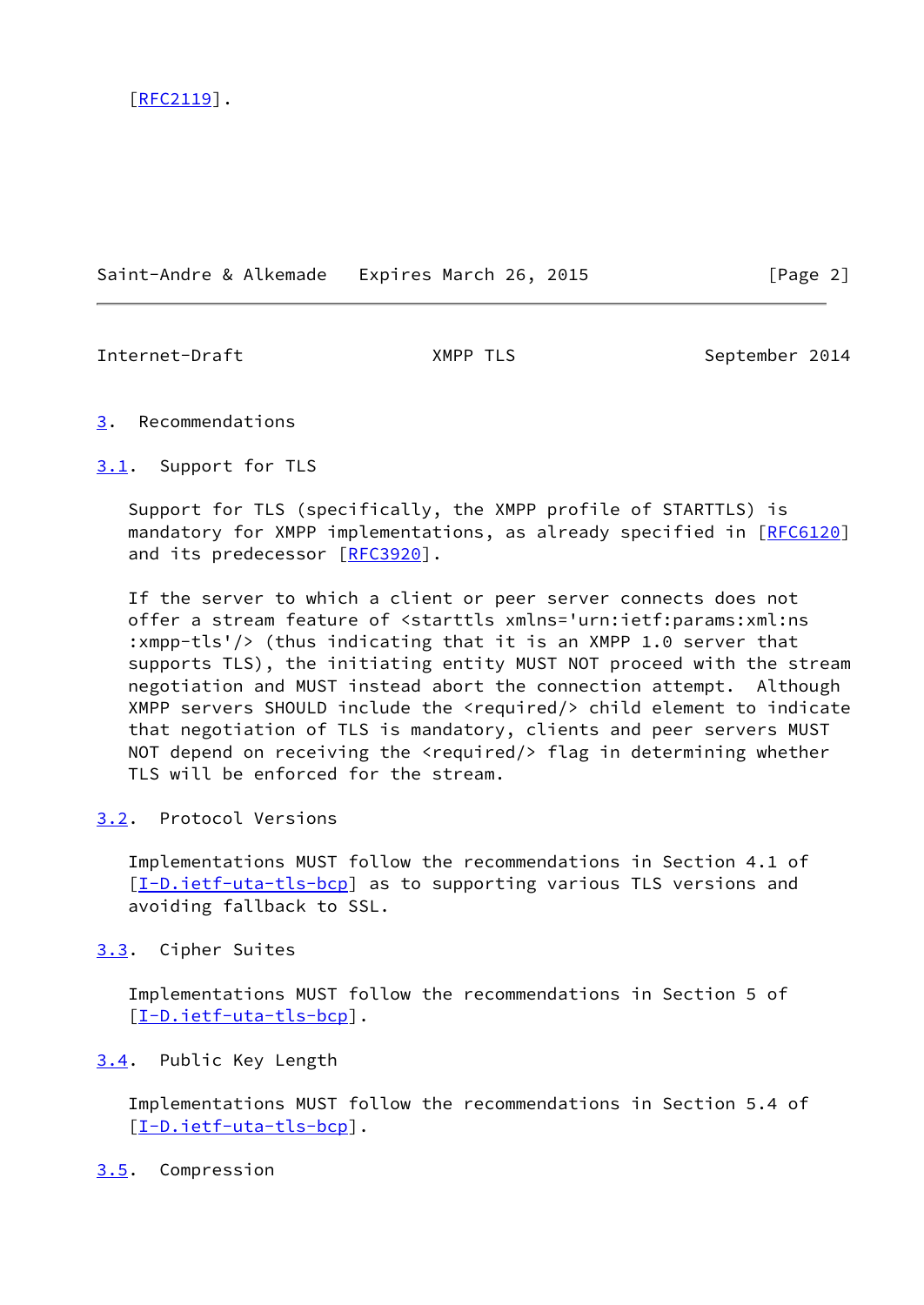Implementations MUST follow the recommendations in Section 4.5 of [\[I-D.ietf-uta-tls-bcp](#page-5-4)].

 XMPP supports an application-layer compression technology [[XEP-0138\]](#page-7-2), which might have slightly stronger security properties than TLS (at least because it is enabled after SASL authentication, as described in [[XEP-0170\]](#page-7-3)).

Saint-Andre & Alkemade Expires March 26, 2015 [Page 3]

<span id="page-3-1"></span>Internet-Draft XMPP TLS September 2014

<span id="page-3-0"></span>[3.6](#page-3-0). Session Resumption

 Implementations MUST follow the recommendations in Section 4.6 of [\[I-D.ietf-uta-tls-bcp](#page-5-4)].

Use of session IDs [[RFC5246\]](https://datatracker.ietf.org/doc/pdf/rfc5246) is RECOMMENDED instead of session tickets [\[RFC5077](https://datatracker.ietf.org/doc/pdf/rfc5077)], since XMPP does not in general use state management technologies such as tickets or "cookies" [\[RFC6265](https://datatracker.ietf.org/doc/pdf/rfc6265)].

 In XMPP, TLS session resumption can be used in concert with the XMPP Stream Management extension; see [\[XEP-0198](#page-7-4)] for further details.

<span id="page-3-2"></span>[3.7](#page-3-2). Authenticated Connections

Both the core XMPP specification [\[RFC6120](https://datatracker.ietf.org/doc/pdf/rfc6120)] and the "CertID" specification [[RFC6125](https://datatracker.ietf.org/doc/pdf/rfc6125)] provide recommendations and requirements for certificate validation in the context of authenticated connections. This document does not supersede those specifications. Wherever possible, it is best to prefer authenticated connections (along with SASL [\[RFC4422](https://datatracker.ietf.org/doc/pdf/rfc4422)]), as already stated in the core XMPP specification [\[RFC6120](https://datatracker.ietf.org/doc/pdf/rfc6120)]. In particular, clients MUST authenticate servers.

# <span id="page-3-3"></span>[3.8](#page-3-3). Unauthenticated Connections

 Given the pervasiveness of passive eavesdropping, even an unauthenticated connection might be better than an unencrypted connection (this is similar to the "better than nothing security" approach for IPsec [[RFC5386\]](https://datatracker.ietf.org/doc/pdf/rfc5386)). In particular, because of current deployment challenges for authenticated connections between XMPP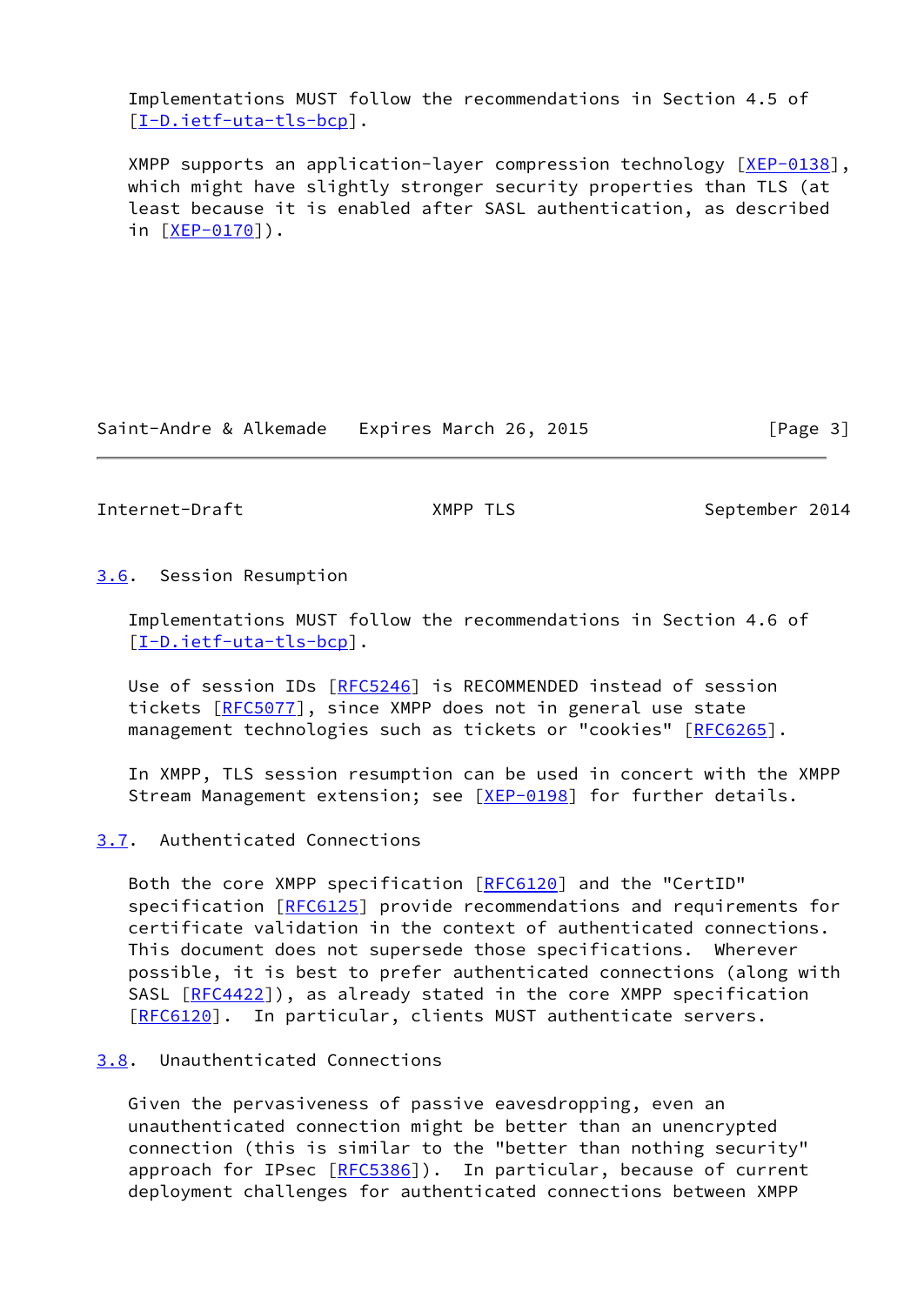servers (see [\[I-D.ietf-xmpp-dna\]](#page-6-2) for details), it might be reasonable for XMPP server implementations to accept unauthenticated connections when the Server Dialback protocol  $[XEP-0220]$  $[XEP-0220]$  is used for weak identity verification; this will at least enable encryption of server-to-server connections. Unauthenticated connections include connections negotiated using anonymous Diffie-Hellman algorithms or using self-signed certificates, among other scenarios.

<span id="page-4-0"></span>[3.9](#page-4-0). Server Name Indication

 Although there is no harm in supporting the TLS Server Name Indication (SNI) extension [[RFC6066\]](https://datatracker.ietf.org/doc/pdf/rfc6066), this is not necessary since the same function is served in XMPP by the 'to' address of the initial stream header as explained in **Section 4.7.2 of [RFC6120]**.

Saint-Andre & Alkemade Expires March 26, 2015 [Page 4]

<span id="page-4-2"></span>Internet-Draft MPP TLS September 2014

## <span id="page-4-1"></span>[3.10](#page-4-1). Human Factors

 It is strongly encouraged that XMPP clients provide ways for end users (and that XMPP servers provide ways for administrators) to complete the following tasks:

- o Determine if a client-to-server or server-to-server connection is encrypted and authenticated.
- o Determine the version of TLS used for a client-to-server or server-to-server connection.
- o Inspect the certificate offered by an XMPP server.
- o Determine the cipher suite used to encrypt a connection.
- o Be warned if the certificate changes for a given server.

<span id="page-4-3"></span>[4](#page-4-3). IANA Considerations

This document requests no actions of the IANA.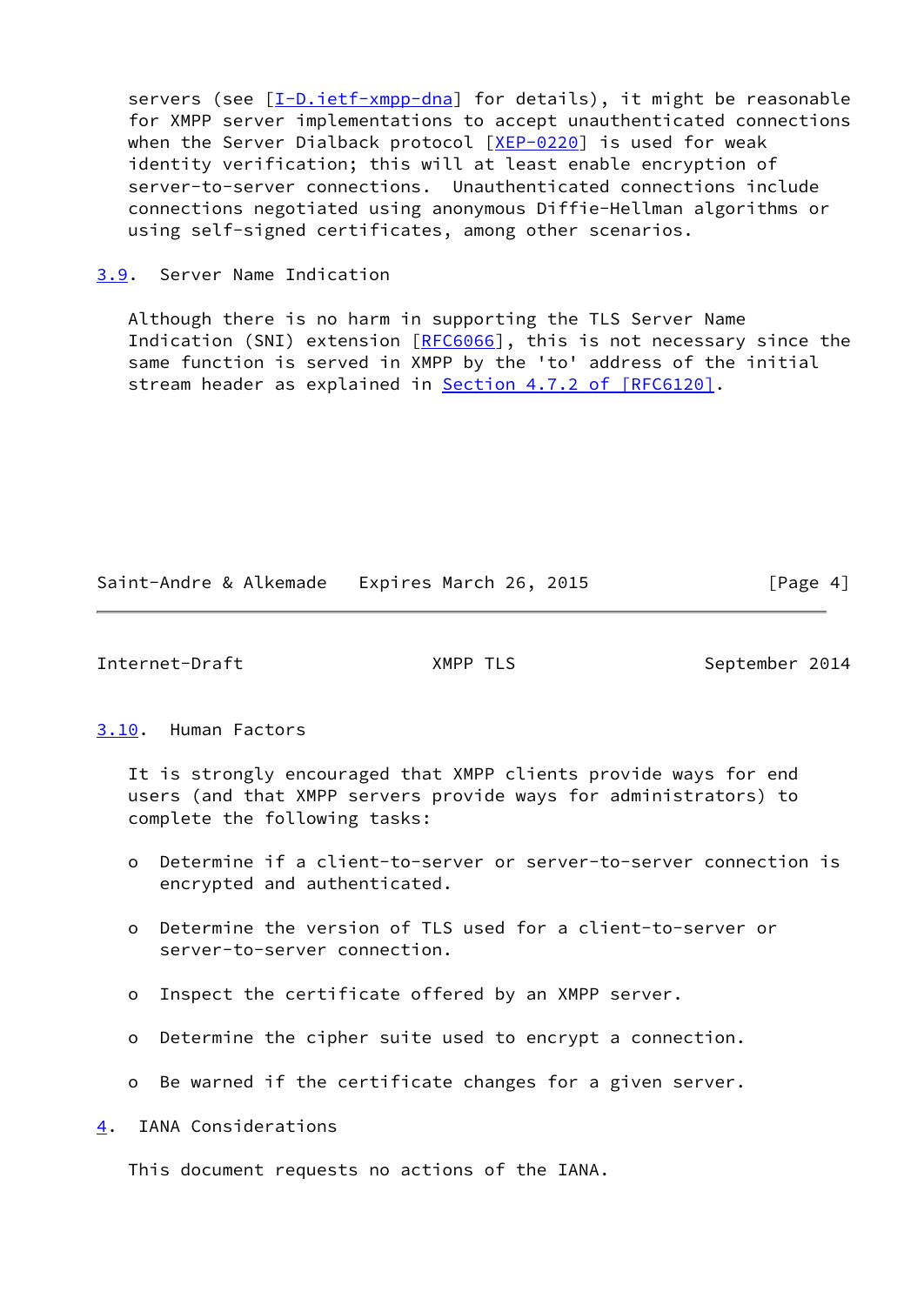## <span id="page-5-0"></span>[5](#page-5-0). Security Considerations

 The use of TLS can help limit the information available for correlation to the network and transport layer headers as opposed to the application layer. As typically deployed, XMPP technologies do not leave application-layer routing data (such as XMPP 'to' and 'from' addresses) at rest on intermediate systems, since there is only one hop between any two given XMPP servers. As a result, encrypting all hops (sending client to sender's server, sender's server to recipient's server, recipient's server to recipient's client) can help to limit the amount of "metadata" that might leak.

 It is possible that XMPP servers themselves might be compromised. In that case, per-hop encryption would not protect XMPP communications, and even end-to-end encryption of (parts of) XMPP stanza payloads would leave addressing information and XMPP roster data in the clear. By the same token, it is possible that XMPP clients (or the end-user devices on which such clients are installed) could also be compromised, leaving users utterly at the mercy of an adversary.

 This document and related actions to strengthen the security of the XMPP network are based on the assumption that XMPP servers and clients have not been subject to widespread compromise. If this assumption is valid, then ubiquitous use of per-hop TLS channel encryption and more significant deployment of end-to-end object

| Saint-Andre & Alkemade Expires March 26, 2015 | [Page 5] |
|-----------------------------------------------|----------|

<span id="page-5-2"></span>Internet-Draft **XMPP TLS** September 2014

 encryption technologies will serve to protect XMPP communications to a measurable degree, compared to the alternatives.

<span id="page-5-1"></span>[6](#page-5-1). References

<span id="page-5-3"></span>[6.1](#page-5-3). Normative References

- <span id="page-5-4"></span> [I-D.ietf-uta-tls-bcp] Sheffer, Y., Holz, R., and P. Saint-Andre, "Recommendations for Secure Use of TLS and DTLS", [draft](https://datatracker.ietf.org/doc/pdf/draft-ietf-uta-tls-bcp-03) [ietf-uta-tls-bcp-03](https://datatracker.ietf.org/doc/pdf/draft-ietf-uta-tls-bcp-03) (work in progress), September 2014.
- [RFC2119] Bradner, S., "Key words for use in RFCs to Indicate Requirement Levels", [BCP 14](https://datatracker.ietf.org/doc/pdf/bcp14), [RFC 2119](https://datatracker.ietf.org/doc/pdf/rfc2119), March 1997.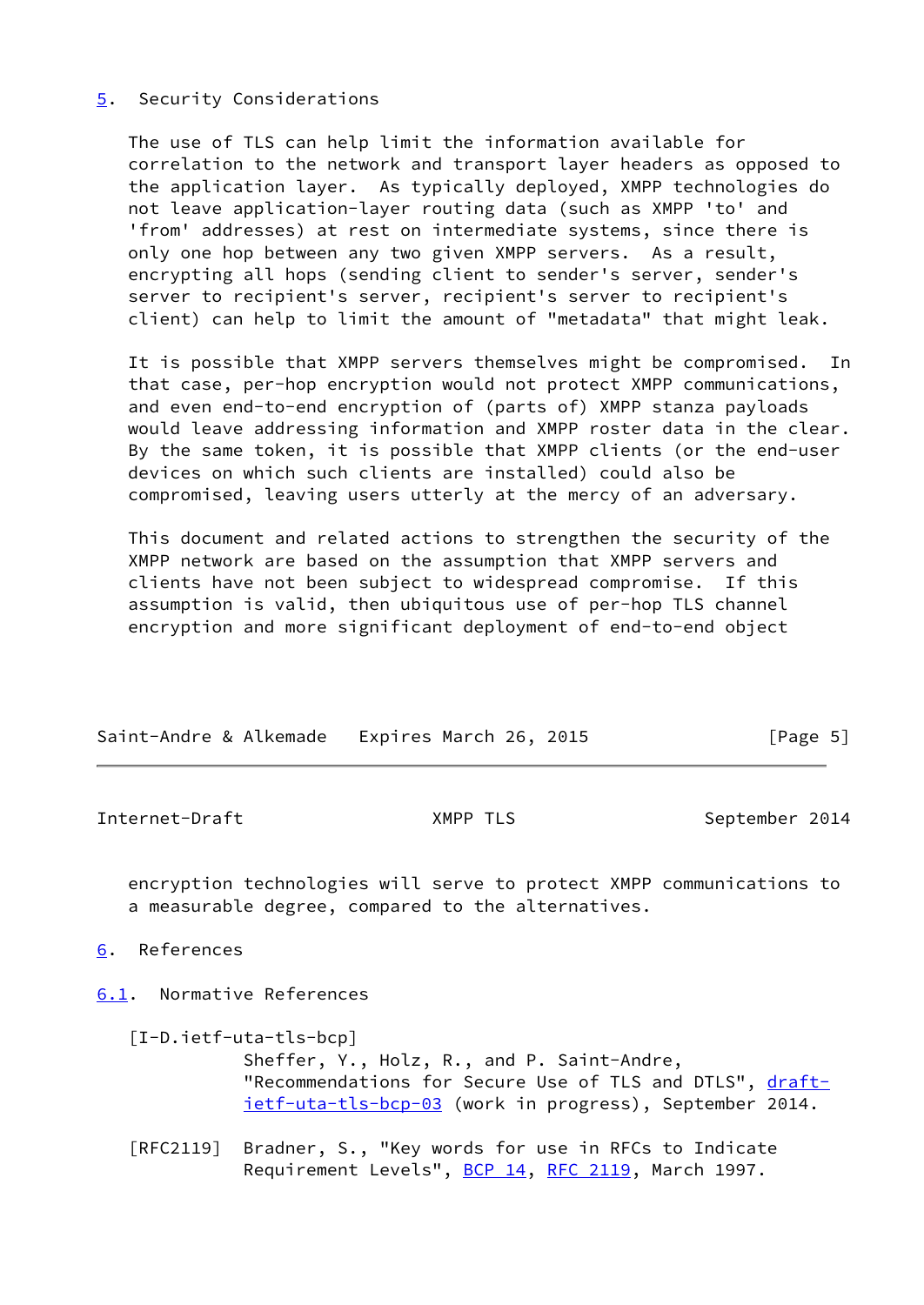- [RFC4949] Shirey, R., "Internet Security Glossary, Version 2", [RFC](https://datatracker.ietf.org/doc/pdf/rfc4949) [4949,](https://datatracker.ietf.org/doc/pdf/rfc4949) August 2007.
- [RFC5077] Salowey, J., Zhou, H., Eronen, P., and H. Tschofenig, "Transport Layer Security (TLS) Session Resumption without Server-Side State", [RFC 5077,](https://datatracker.ietf.org/doc/pdf/rfc5077) January 2008.
- [RFC5246] Dierks, T. and E. Rescorla, "The Transport Layer Security (TLS) Protocol Version 1.2", [RFC 5246](https://datatracker.ietf.org/doc/pdf/rfc5246), August 2008.
- [RFC6120] Saint-Andre, P., "Extensible Messaging and Presence Protocol (XMPP): Core", [RFC 6120,](https://datatracker.ietf.org/doc/pdf/rfc6120) March 2011.
- [RFC6125] Saint-Andre, P. and J. Hodges, "Representation and Verification of Domain-Based Application Service Identity within Internet Public Key Infrastructure Using X.509 (PKIX) Certificates in the Context of Transport Layer Security (TLS)", [RFC 6125,](https://datatracker.ietf.org/doc/pdf/rfc6125) March 2011.
- <span id="page-6-0"></span>[6.2](#page-6-0). Informative References

<span id="page-6-2"></span>[I-D.ietf-xmpp-dna]

 Saint-Andre, P. and M. Miller, "Domain Name Associations (DNA) in the Extensible Messaging and Presence Protocol (XMPP)", [draft-ietf-xmpp-dna-06](https://datatracker.ietf.org/doc/pdf/draft-ietf-xmpp-dna-06) (work in progress), June 2014.

- [RFC3920] Saint-Andre, P., Ed., "Extensible Messaging and Presence Protocol (XMPP): Core", [RFC 3920,](https://datatracker.ietf.org/doc/pdf/rfc3920) October 2004.
- [RFC4422] Melnikov, A. and K. Zeilenga, "Simple Authentication and Security Layer (SASL)", [RFC 4422,](https://datatracker.ietf.org/doc/pdf/rfc4422) June 2006.

|  | Saint-Andre & Alkemade Expires March 26, 2015 | [Page 6] |
|--|-----------------------------------------------|----------|
|--|-----------------------------------------------|----------|

<span id="page-6-1"></span>Internet-Draft XMPP TLS September 2014

- [RFC5386] Williams, N. and M. Richardson, "Better-Than-Nothing Security: An Unauthenticated Mode of IPsec", [RFC 5386](https://datatracker.ietf.org/doc/pdf/rfc5386), November 2008.
- [RFC6066] Eastlake, D., "Transport Layer Security (TLS) Extensions: Extension Definitions", [RFC 6066,](https://datatracker.ietf.org/doc/pdf/rfc6066) January 2011.
- [RFC6265] Barth, A., "HTTP State Management Mechanism", [RFC 6265](https://datatracker.ietf.org/doc/pdf/rfc6265),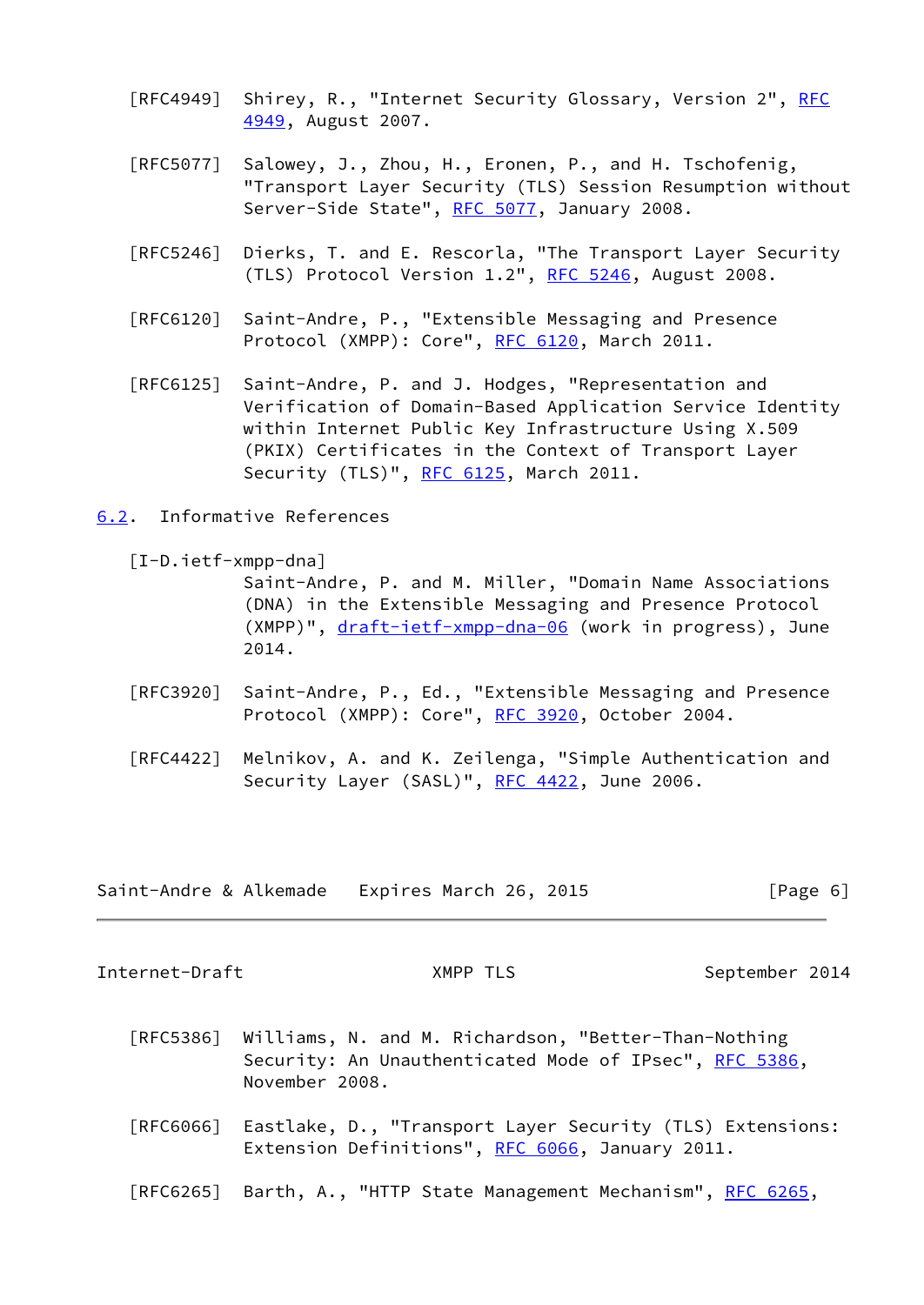April 2011.

<span id="page-7-2"></span> [XEP-0138] Hildebrand, J. and P. Saint-Andre, "Stream Compression", XSF XEP 0138, May 2009.

<span id="page-7-3"></span>[XEP-0170]

 Saint-Andre, P., "Recommended Order of Stream Feature Negotiation", XSF XEP 0170, January 2007.

<span id="page-7-4"></span>[XEP-0198]

 Karneges, J., Saint-Andre, P., Hildebrand, J., Forno, F., Cridland, D., and M. Wild, "Stream Management", XSF XEP 0198, June 2011.

<span id="page-7-5"></span>[XEP-0220]

 Miller, J., Saint-Andre, P., and P. Hancke, "Server Dialback", XSF XEP 0220, September 2013.

<span id="page-7-0"></span>[Appendix A.](#page-7-0) Implementation Notes

 Some governments enforce legislation prohibiting the export of strong cryptographic technologies. Nothing in this document ought to be taken as advice to violate such prohibitions.

<span id="page-7-1"></span>[Appendix B.](#page-7-1) Acknowledgements

 Thanks to the following individuals for their input: Dave Cridland, Philipp Hancke, Olle Johansson, Steve Kille, Tobias Markmann, Matt Miller, and Rene Treffer.

Authors' Addresses

 Peter Saint-Andre &yet P.O. Box 787 Parker, CO 80134 USA

Email: peter@andyet.net

Saint-Andre & Alkemade Expires March 26, 2015 [Page 7]

Internet-Draft **XMPP TLS** September 2014

Thijs Alkemade